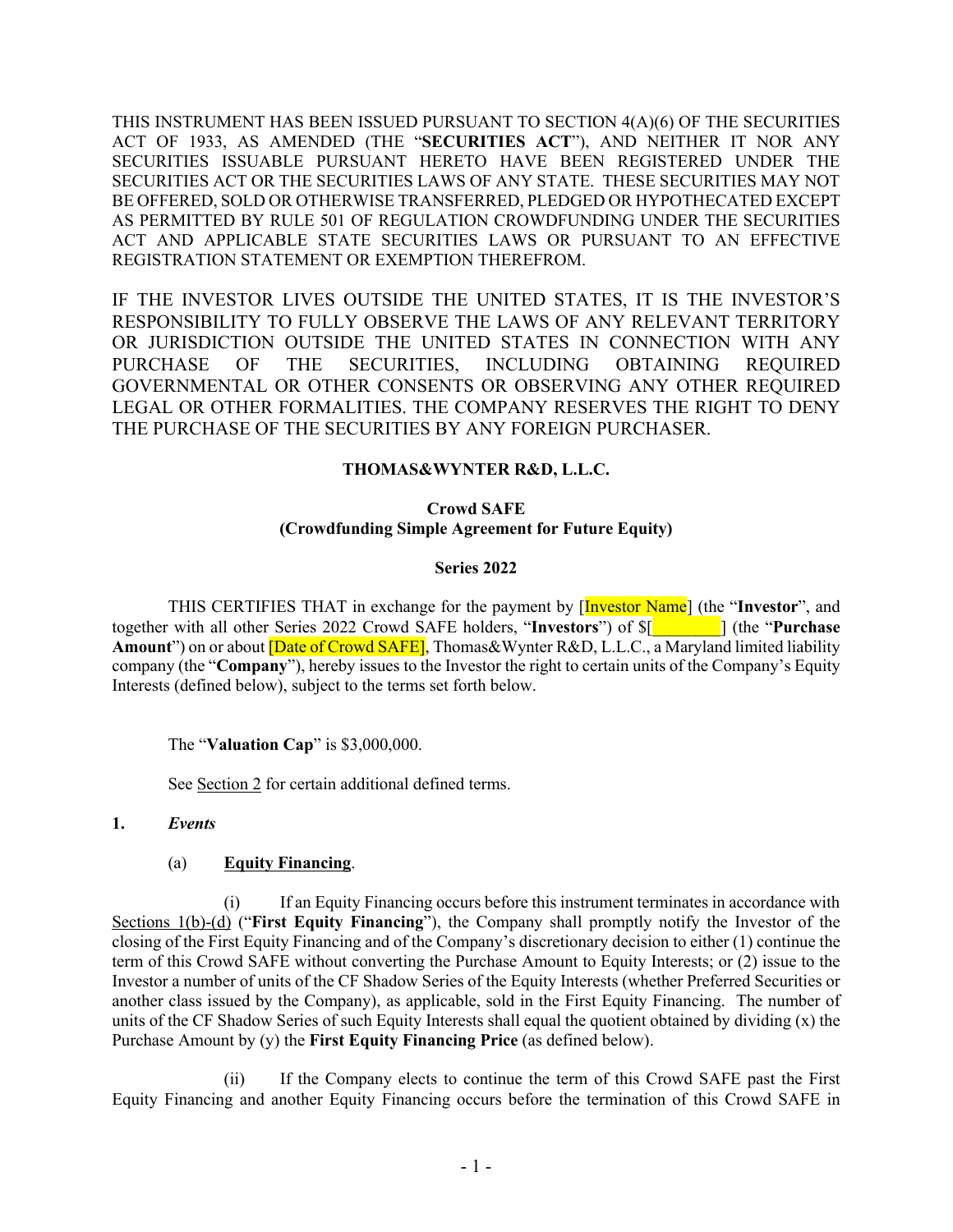accordance with Sections 1(b)-(d) (each, a "**Subsequent Equity Financing**"), the Company shall promptly notify the Investor of the closing of the Subsequent Equity Financing and of the Company's discretionary decision to either (1) continue the term of this Crowd SAFE without converting the Investor's Purchase Amount to Equity Interests; or (2) issue to the Investor a number of units of the CF Shadow Series of the Equity Interests (whether Preferred Securities or another class issued by the Company) sold in the Subsequent Equity Financing. The number of units of the CF Shadow Series of such Equity Interests shall equal to the quotient obtained by dividing  $(x)$  the Purchase Amount by  $(y)$  the First Equity Financing Price.

# (b) **Liquidity Event**.

(i) If there is a Liquidity Event before the termination of this instrument and before any Equity Financing, the Investor must select, at its option, within thirty (30) days of receiving notice (whether actual or constructive), either (1) to receive a cash payment equal to the Purchase Amount (or a lesser amount as described below) or (2) to receive from the Company a number of units of Common Securities equal to the Purchase Amount (or a lesser amount as described below) divided by the Liquidity Price.

(ii) If there is a Liquidity Event after one or more Equity Financings have occurred but before the termination of this instrument, the Investor must select, at its option, within thirty (30) days of receiving notice (whether actual or constructive), either (1) to receive a cash payment equal to the Purchase Amount (or a lesser amount as described below) or (2) to receive from the Company a number of units of the most recent issued Equity Interests (whether Preferred Securities or another class issued by the Company) equal to the Purchase Amount divided by the First Equity Financing Price. Units of Equity Interests granted in connection therewith shall have the same liquidation rights and preferences as the units of Equity Interests issued in connection with the Company's most recent Equity Financing.

(iii) If there are not enough funds to pay the Investor and holders of other Crowd SAFEs (collectively, the "**Cash-Out Investors**") in full, then all of the Company's available funds will be distributed with equal priority and pro rata among the Cash-Out Investors in proportion to their Purchase Amounts. In connection with this Section 1(b), the Purchase Amount (or a lesser amount as described below) will be due and payable by the Company to the Investor immediately prior to, or concurrent with, the consummation of the Liquidity Event.

Notwithstanding Sections  $1(b)(i)(2)$  or  $1(b)(ii)(2)$ , if the Company's manager(s) (or board of directors if the Company becomes a corporation) determines in good faith that delivery of Equity Interests to the Investor pursuant to Section  $1(b)(i)(2)$  or Section  $1(b)(ii)(2)$  would violate applicable law, rule or regulation, then the Company shall deliver to Investor in lieu thereof, a cash payment equal to the fair market value of such Equity Interests, as determined in good faith by the Company's manager(s) (or board of directors if the Company becomes a corporation).

(c) **Dissolution Event**. If there is a Dissolution Event before this instrument terminates in accordance with Sections 1(a) or 1(b), subject to the preferences applicable to any series of Preferred Securities, the Company will distribute its entire assets legally available for distribution with equal priority among the (i) Investors (on an as converted basis based on a valuation of Common Securities as determined in good faith by the Company's manager(s) (or board of directors if the Company becomes a corporation) at the time of Dissolution Event), (ii) all other holders of instruments sharing in the assets of the Company at the same priority as holders of Common Securities upon a Dissolution Event and (iii) and all holders of Common Securities.

(d) **Termination**. This instrument will terminate (without relieving the Company or the Investor of any obligations arising from a prior breach of or non-compliance with this instrument) upon the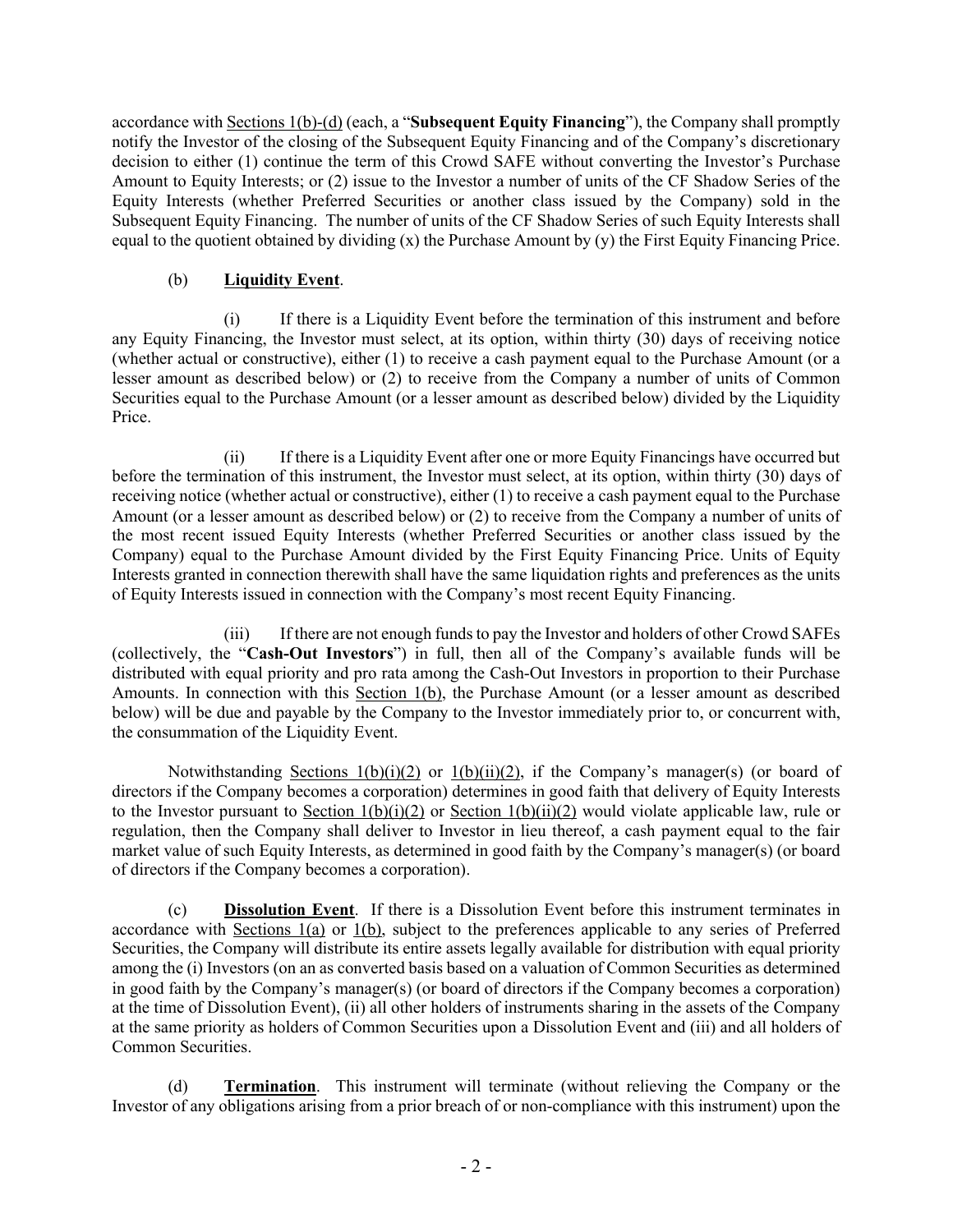earlier to occur: (i) the issuance of units, whether in Equity Interests or in the CF Shadow Series or Common Securities to the Investor pursuant to Section 1(a) or Section 1(b); or (ii) the payment, or setting aside for payment, of amounts due to the Investor pursuant to Sections 1(b) or 1(c).

# **2.** *Definitions*

"**CF Shadow Series**" shall mean a non-voting series of Equity Interests that is otherwise identical in all respects to the units of Equity Interests (whether Preferred Securities or another class issued by the Company) issued in the relevant Equity Financing (e.g*.*, if the Company sells Series A Preferred Securities in an Equity Financing, the Shadow Series would be Series A-CF Preferred Securities), except that:

> (i) CF Shadow Series members shall have no voting rights and shall not be entitled to vote on any matter that is submitted to a vote or for the consent of the members of the Company; and

> (ii) CF Shadow Series members have no information or inspection rights, except with respect to such rights deemed not waivable by laws.

"**Change of Control**" means (i) a transaction or series of related transactions in which any "person" or "group" (within the meaning of Sections 13(d) and 14(d) of the Securities Exchange Act of 1934, as amended), becomes the "beneficial owner" (as defined in Rule 13d-3 under the Securities Exchange Act of 1934, as amended (the "**Exchange Act**")), directly or indirectly, of more than 50% of the outstanding voting securities of the Company having the right to vote for the election of members of the Company's board of directors or manager(s), (ii) any reorganization, merger or consolidation of the Company, other than a transaction or series of related transactions in which the holders of the voting securities of the Company outstanding immediately prior to such transaction or series of related transactions retain, immediately after such transaction or series of related transactions, at least a majority of the total voting power represented by the outstanding voting securities of the Company or such other surviving or resulting entity or (iii) a sale, lease or other disposition of all or substantially all of the assets of the Company.

"**Common Securities**" means common limited liability company membership units of the Company or common stock of the Company, if the Company is restructured as a corporation, including the securities issuable upon the conversion of this instrument pursuant to Section 1(a) or 1(b). For purposes of this Crowd SAFE, "common limited liability company membership units" refers to those interests in the Company that, as of the relevant event, would be last to receive a repayment of all capital contributions made in respect of such interests.

"**Dissolution Event**" means (i) a voluntary termination of operations, (ii) a general assignment for the benefit of the Company's creditors, (iii) the commencement of a case (whether voluntary or involuntary) seeking relief under Title 11 of the United States Code (the "Bankruptcy Code"), or (iv) any other liquidation, dissolution or winding up of the Company (excluding a Liquidity Event), whether voluntary or involuntary.

"**Equity Financing**" shall mean the next sale (or series of related sales) by the Company of its Equity Interests to one or more third parties following the date of this instrument from which the Company receives gross proceeds of not less than \$1,000,000 cash or cash equivalent (excluding the conversion of any instruments convertible into or exercisable or exchangeable for Equity Interests, such as SAFEs or convertible promissory notes) with the principal purpose of raising capital.

"**Equity Interests**" shall mean Common Securities, Preferred Securities, any other capital or profits interest of the Company or any securities convertible into, exchangeable for or conferring the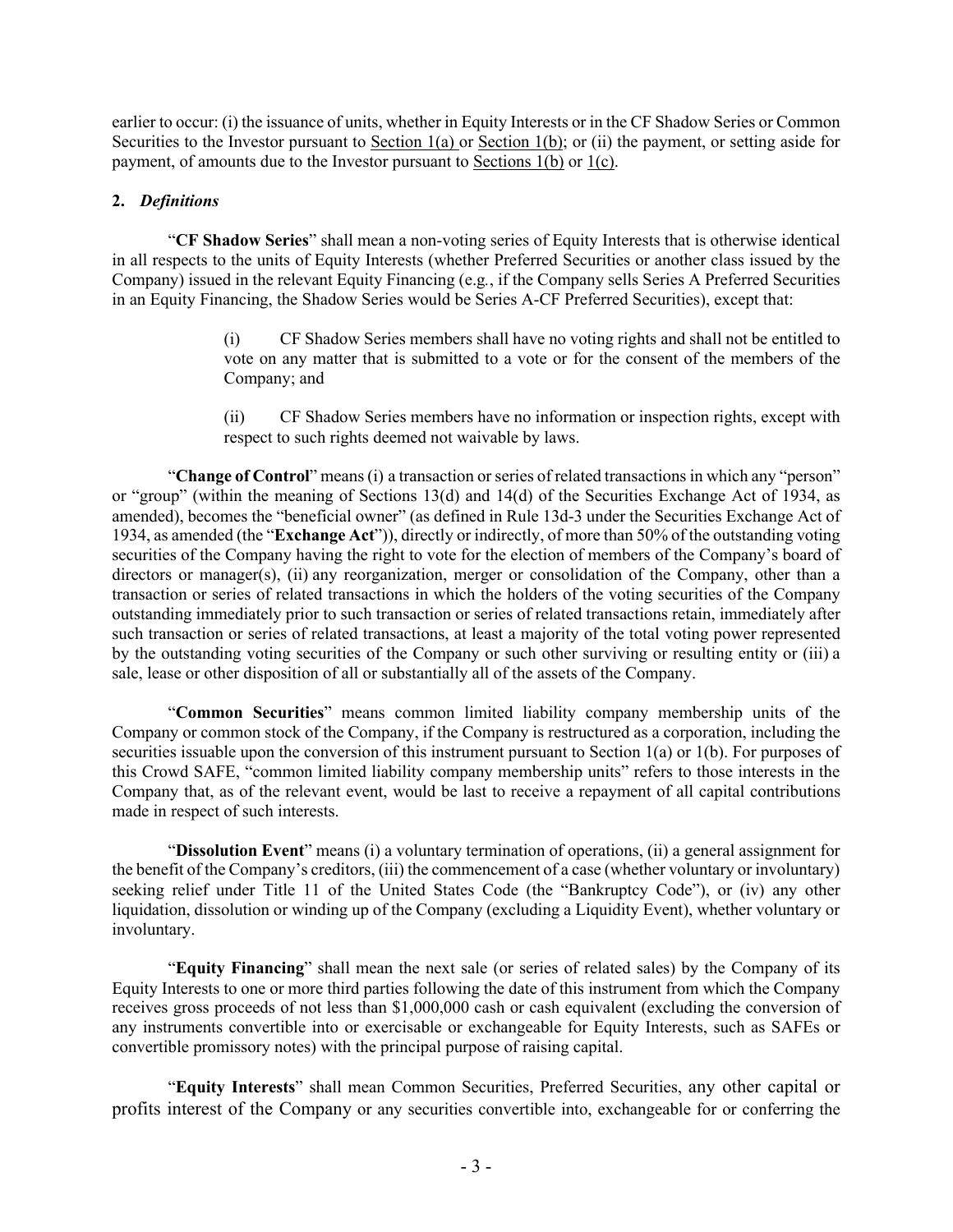right to purchase (with or without additional consideration) Common Securities or Preferred Securities, except in each case, (i) any security granted, issued and/or sold by the Company to any director, officer, employee, advisor or consultant of the Company in such capacity for the primary purpose of soliciting or retaining his, her or its services, (ii) any convertible promissory notes issued by the Company, and (iii) any SAFEs issued.

"**First Equity Financing Price**" shall mean (x) if the pre-money valuation of the Company immediately prior to the First Equity Financing is less than or equal to the Valuation Cap, the lowest price per share of the Equity Securities sold in the First Equity Financing or (y) if the pre-money valuation of the Company immediately prior to the First Equity Financing is greater than the Valuation Cap, the SAFE Price.

"**Fully Diluted Capitalization**" shall mean the aggregate number, as of immediately prior to the First Equity Financing, of issued and outstanding units of Equity Interests, assuming full conversion or exercise of all convertible and exercisable securities then outstanding, including units of convertible Preferred Securities and all outstanding vested or unvested options or warrants to purchase Equity Interests, but excluding (i) the issuance of all units of Equity Interests reserved and available for future issuance under any of the Company's existing equity incentive plans, (ii) convertible promissory notes issued by the Company, (iii) any SAFEs, and (iv) any equity securities that are issuable upon conversion of any outstanding convertible promissory notes or SAFEs.

"**Intermediary**" means OpenDeal Portal LLC, a registered securities crowdfunding portal CRD#283874, or a qualified successor.

"**IPO**" means: (A) the completion of an underwritten initial public offering of Equity Interests by the Company pursuant to: (I) a final prospectus for which a receipt is issued by a securities commission of the United States or of a province of Canada, or (II) a registration statement which has been filed with the United States Securities and Exchange Commission and is declared effective to enable the sale of Equity Interests by the Company to the public, which in each case results in such equity securities being listed and posted for trading or quoted on a recognized exchange; (B) the Company's initial listing of its Equity Interests (other than units of Equity Interests not eligible for resale under Rule 144 under the Securities Act) on a national securities exchange by means of an effective registration statement on Form S-1 filed by the Company with the SEC that registers existing Equity Interests of the Company for resale, as approved by the Company's board of managers (or directors, if applicable) where such listing shall not be deemed to be an underwritten offering and shall not involve any underwriting services; or (C) the completion of a reverse merger or take-over whereby an entity (I) whose securities are listed and posted for trading or quoted on a recognized exchange, or (II) is a reporting issuer in the United States or the equivalent in any foreign jurisdiction, acquires all of the issued and outstanding Equity Interests of the Company.

"**Liquidity Capitalization**" means the number, as of immediately prior to the Liquidity Event, of units of the Company's Equity Interests (on an as-converted basis) outstanding, assuming exercise or conversion of all outstanding vested and unvested options, warrants and other convertible securities, but excluding: (i) units of Equity Interests reserved and available for future grant under any equity incentive or similar plan; (ii) any SAFEs; (iii) convertible promissory notes; and (iv) any Equity Interests that are issuable upon conversion of any outstanding convertible promissory notes or SAFEs.

"**Liquidity Event**" means a Change of Control or an IPO.

"**Liquidity Price**" means the price per unit equal to (x) the Valuation Cap divided by (y) the Liquidity Capitalization.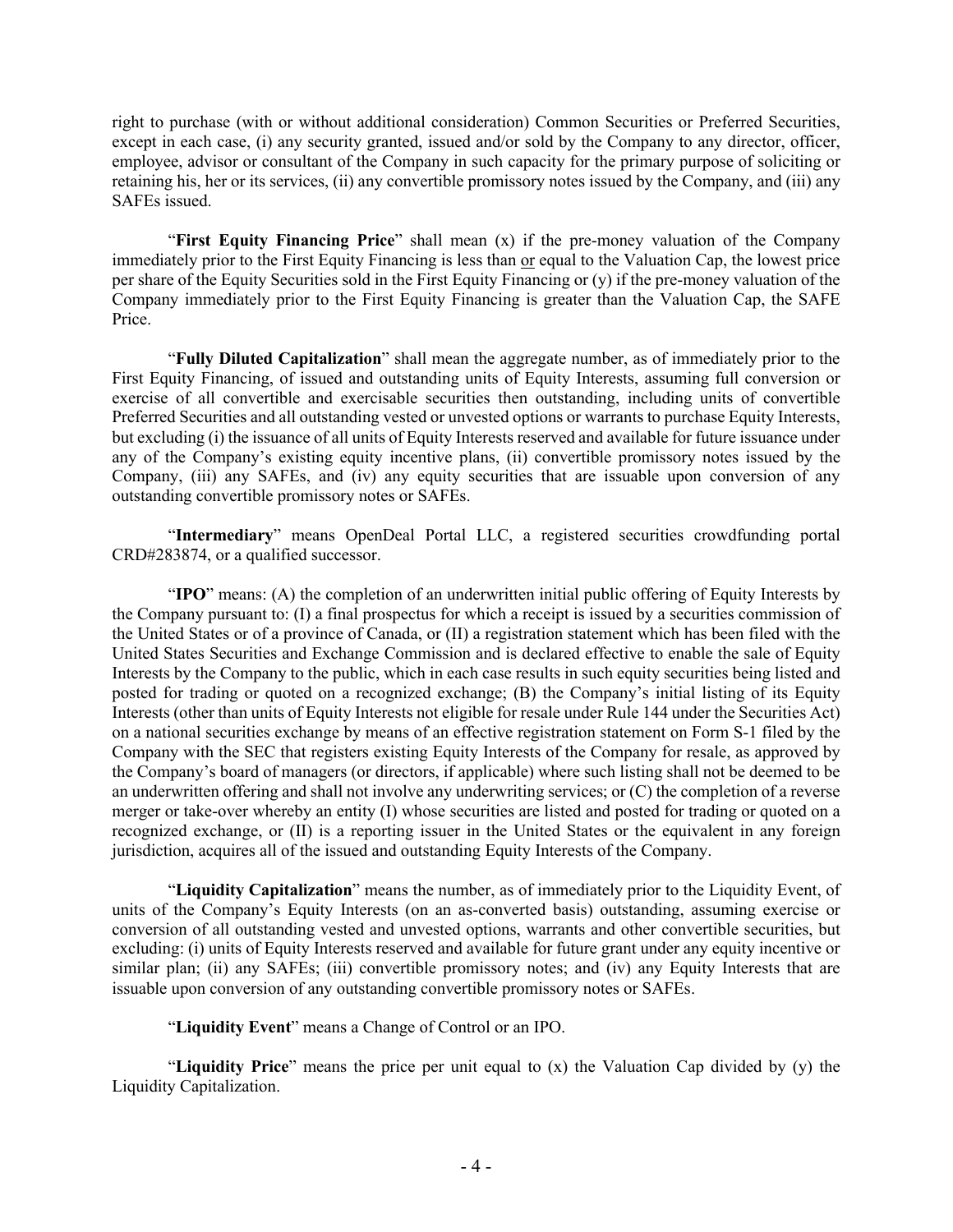"**Lock-up Period**" means the period commencing on the date of the final prospectus relating to the Company's IPO, and ending on the date specified by the Company and the managing underwriter(s). Such period shall not exceed one hundred eighty (180) days, or such other period as may be requested by the Company or an underwriter to accommodate regulatory restrictions on (i) the publication or other distribution of research reports, and (ii) analyst recommendations and opinions.

"**Preferred Securities**" means the preferred limited liability company membership units of the Company or preferred stock of the Company, if the Company is restructured as a corporation.

"**Regulation CF**" means Regulation Crowdfunding promulgated under the Securities Act.

"**SAFE**" means any simple agreement for future equity (or other similar agreement), including a Crowd SAFE, which is issued by the Company for bona fide financing purposes and which may convert into Equity Interests in accordance with its terms.

"**SAFE Price**" means the price per unit equal to (x) the Valuation Cap divided by (y) the Fully Diluted Capitalization.

# **3.** *Company Representations*

(a) The Company is a limited liability company duly organized, validly existing and in good standing under the laws of the state of its organization, and has the power and authority to own, lease and operate its properties and carry on its business as now conducted.

(b) The execution, delivery and performance by the Company of this instrument is within the power of the Company and, other than with respect to the actions to be taken when equity is to be issued to the Investor, has been duly authorized by all necessary actions on the part of the Company. This instrument constitutes a legal, valid and binding obligation of the Company, enforceable against the Company in accordance with its terms, except as limited by bankruptcy, insolvency or other laws of general application relating to or affecting the enforcement of creditors' rights generally and general principles of equity. To the knowledge of the Company, it is not in violation of (i) its current organizational documents; (ii) any material statute, rule or regulation applicable to the Company; or (iii) any material indenture or contract to which the Company is a party or by which it is bound, where, in each case, such violation or default, individually, or together with all such violations or defaults, could reasonably be expected to have a material adverse effect on the Company.

(c) The performance and consummation of the transactions contemplated by this instrument do not and will not: (i) violate any material judgment, statute, rule or regulation applicable to the Company; (ii) result in the acceleration of any material indenture or contract to which the Company is a party or by which it is bound; or (iii) result in the creation or imposition of any lien upon any property, asset or revenue of the Company or the suspension, forfeiture, or nonrenewal of any material permit, license or authorization applicable to the Company, its business or operations.

(d) No consents or approvals are required in connection with the performance of this instrument, other than: (i) approvals from the Company's members or board of managers; (ii) any qualifications or filings under applicable securities laws; and (iii) necessary corporate approvals for the authorization of units of CF Shadow Series issuable pursuant to Section 1.

(e) If the Company, prior to the conversion of this instrument, is restructured as a corporation, then it shall reserve from its authorized but unissued shares of Equity Interests for issuance and delivery upon the conversion of this instrument, such number of shares of the Equity Interests as necessary to effect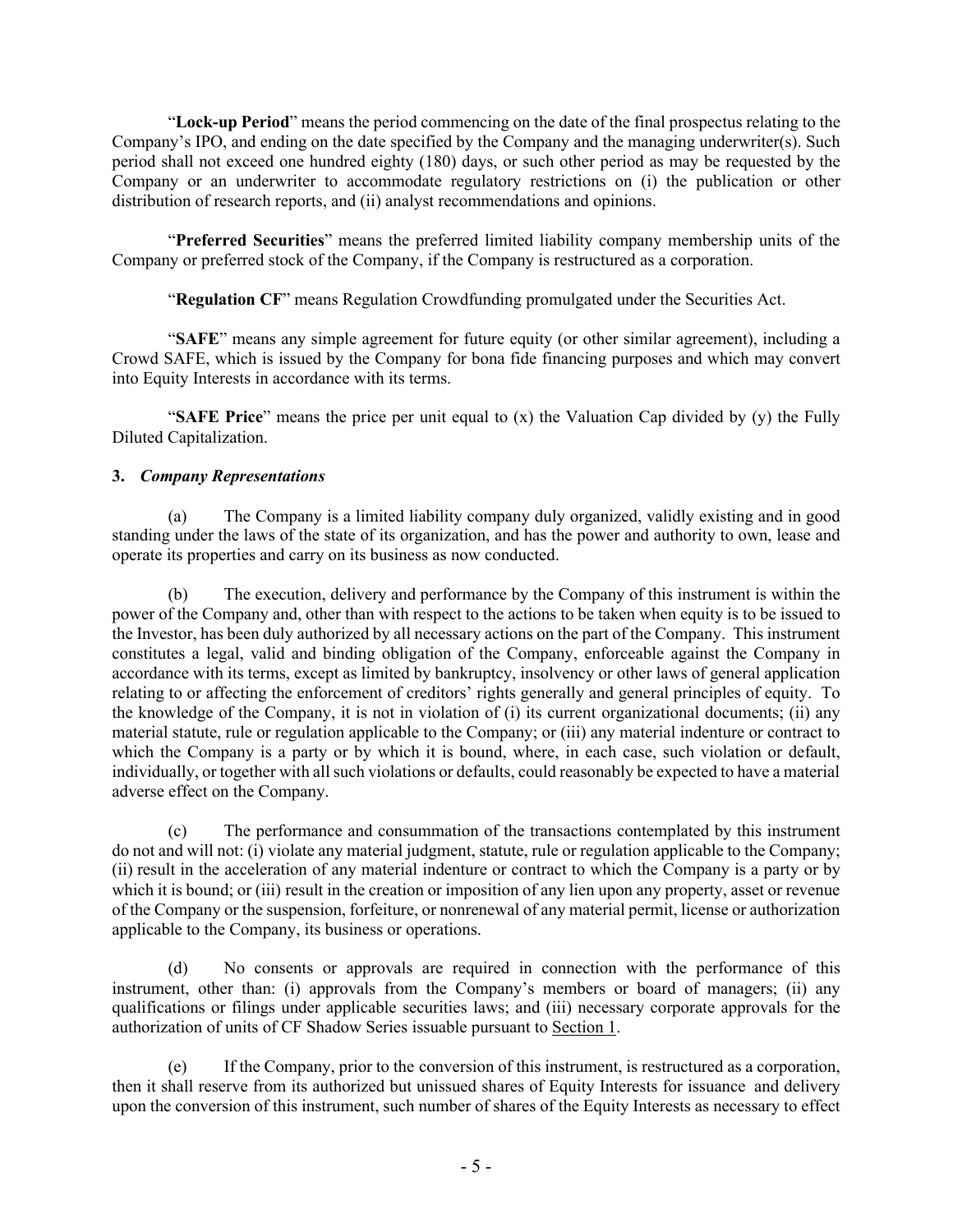the conversion contemplated by this instrument, and, from time to time, will take all steps necessary to amend its charter to provide sufficient authorized numbers of shares of the Equity Interests issuable upon the conversion of this instrument. All such shares shall be duly authorized, and when issued upon any such conversion, shall be validly issued, fully paid and non-assessable, free and clear of all liens, security interests, charges and other encumbrances or restrictions on sale and free and clear of all preemptive rights, except encumbrances or restrictions arising under federal or state securities laws.

(f) The Company is (i) not required to file reports pursuant to Section 13 or Section 15(d) of the Exchange Act, (ii) not an investment company as defined in Section 3 of the Investment Company Act of 1940 (the "**Investment Company Act**"), and is not excluded from the definition of investment company by Section 3(b) or Section 3(c) of the Investment Company Act, (iii) not disqualified from selling securities under Rule 503(a) of Regulation CF, (iv) not barred from selling securities under Section  $4(a)(6)$  of the Securities Act due to a failure to make timely annual report filings, (vi) not planning to engage in a merger or acquisition with an unidentified company or companies, and (vii) organized under, and subject to, the laws of a state or territory of the United States or the District of Columbia.

(g) The Company has, or will shortly after the issuance of this instrument, engage a transfer agent registered with the U.S. Securities and Exchange Commission to act as the sole registrar and transfer agent for the Company with respect to the Crowd SAFE.

# **4.** *Investor Representations*

(a) The Investor has full legal capacity, power and authority to execute and deliver this instrument and to perform its obligations hereunder. This instrument constitutes a valid and binding obligation of the Investor, enforceable in accordance with its terms, except as limited by bankruptcy, insolvency or other laws of general application relating to or affecting the enforcement of creditors' rights generally and general principles of equity.

(b) The Investor has been advised that this instrument and the underlying securities have not been registered under the Securities Act or any state securities laws and are offered and sold hereby pursuant to Section 4(a)(6) of the Securities Act. The Investor understands that neither this instrument nor the underlying securities may be resold or otherwise transferred unless they are registered under the Securities Act and applicable state securities laws or pursuant to Rule 501 of Regulation CF, in which case certain state transfer restrictions may apply.

(c) The Investor is purchasing this instrument and the securities to be acquired by the Investor hereunder for its own account for investment, not as a nominee or agent, and not with a view to, or for resale in connection with, the distribution thereof, and the Investor has no present intention of selling, granting any participation in, or otherwise distributing the same. The Investor understands that the Securities have not been, and will not be, registered under the Securities Act or any state securities laws, by reason of specific exemptions under the provisions thereof which depend upon, among other things, the bona fide nature of the investment intent and the accuracy of each Investor's representations as expressed herein.

(d) The Investor acknowledges, and is purchasing this instrument in compliance with, the investment limitations set forth in Rule  $100(a)(2)$  of Regulation CF, promulgated under Section  $4(a)(6)(B)$ of the Securities Act.

(e) The Investor acknowledges that the Investor has received all the information the Investor has requested from the Company and the Investor considers necessary or appropriate for deciding whether to acquire this instrument and the underlying securities, and the Investor represents that the Investor has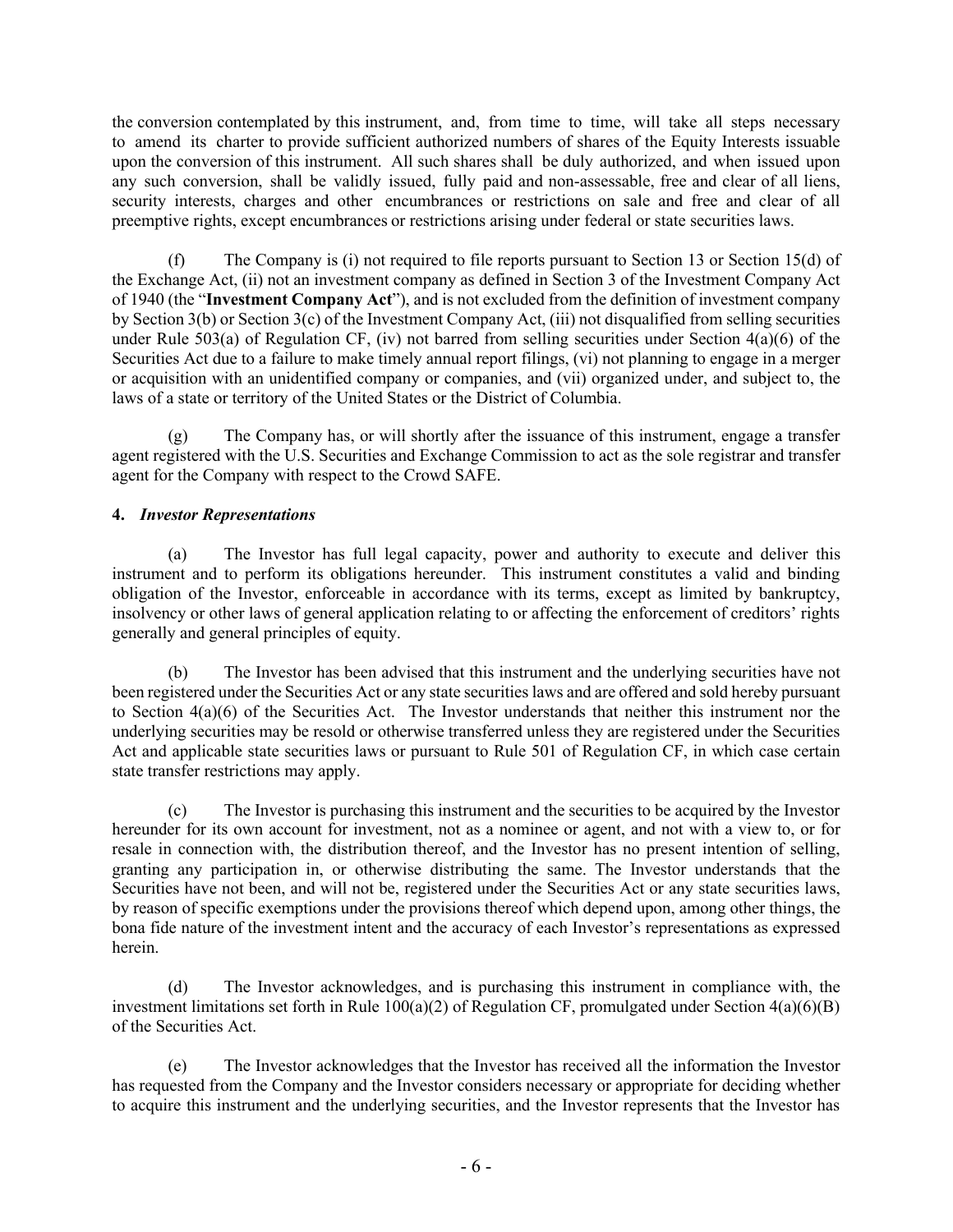had an opportunity to ask questions and receive answers from the Company regarding the terms and conditions of this instrument and the underlying securities and to obtain any additional information necessary to verify the accuracy of the information given to the Investor. In deciding to purchase this instrument, the Investor is not relying on the advice or recommendations of the Company or of the Intermediary and the Investor has made its own independent decision that an investment in this instrument and the underlying securities is suitable and appropriate for the Investor. The Investor understands that no federal or state agency has passed upon the merits or risks of an investment in this instrument and the underlying securities or made any finding or determination concerning the fairness or advisability of this investment.

(f) The Investor understands and acknowledges that as a Crowd SAFE investor, the Investor shall have no voting, information or inspection rights, aside from any disclosure requirements the Company is required to make under relevant securities regulations.

(g) The Investor understands that no public market now exists for any of the securities issued by the Company, and that the Company has made no assurances that a public market will ever exist for this instrument and the securities to be acquired by the Investor hereunder.

(h) The Investor is not (i) a citizen or resident of a geographic area in which the purchase or holding of the Crowd SAFE and the underlying securities is prohibited by applicable law, decree, regulation, treaty, or administrative act, (ii) a citizen or resident of, or located in, a geographic area that is subject to U.S. or other applicable sanctions or embargoes, or (iii) an individual, or an individual employed by or associated with an entity, identified on the U.S. Department of Commerce's Denied Persons or Entity List, the U.S. Department of Treasury's Specially Designated Nationals List, the U.S. Department of State's Debarred Parties List or other applicable sanctions lists. Investor hereby represents and agrees that if Investor's country of residence or other circumstances change such that the above representations are no longer accurate, Investor will immediately notify Company. Investor further represents and warrants that it will not knowingly sell or otherwise transfer any interest in the Crowd SAFE or the underlying securities to a party subject to U.S. or other applicable sanctions.

(i) If the Investor is not a United States person (as defined by Section  $7701(a)(30)$  of the Internal Revenue Code of 1986, as amended), the Investor hereby represents that it has satisfied itself as to the full observance of the laws of its jurisdiction in connection with any invitation, subscription and payment for, and continued ownership of, its beneficial interest in the Crowd SAFE and the underlying securities will not violate any applicable securities or other laws of the Investor's jurisdiction, including (i) the legal requirements within its jurisdiction for the subscription and the purchase of its beneficial interest in the Crowd SAFE; (ii) any foreign exchange restrictions applicable to such subscription and purchase; (iii) any governmental or other consents that may need to be obtained; and (iv) the income tax and other tax consequences, if any, that may be relevant to the purchase, holding, conversion, redemption, sale, or transfer of its beneficial interest in the Crowd SAFE and the underlying securities. The Investor acknowledges that the Company has taken no action in foreign jurisdictions with respect to the Crowd SAFE (and the Investor's beneficial interest therein) and the underlying securities.

(j) If the Investor is a corporate entity: (i) such corporate entity is duly incorporated, validly existing and in good standing under the laws of the state of its incorporation, and has the power and authority to enter into this Crowd SAFE; (ii) the execution, delivery and performance by the Investor of this Crowd SAFE is within the power of the Investor and has been duly authorized by all necessary actions on the part of the Investor; (iii) to the knowledge of the Investor, it is not in violation of its current organizational documents, any material statute, rule or regulation applicable to the Investor; and (iv) the performance of this Crowd SAFE does not and will not violate any material judgment, statute, rule or regulation applicable to the Investor; result in the acceleration of any material indenture or contract to which the Investor is a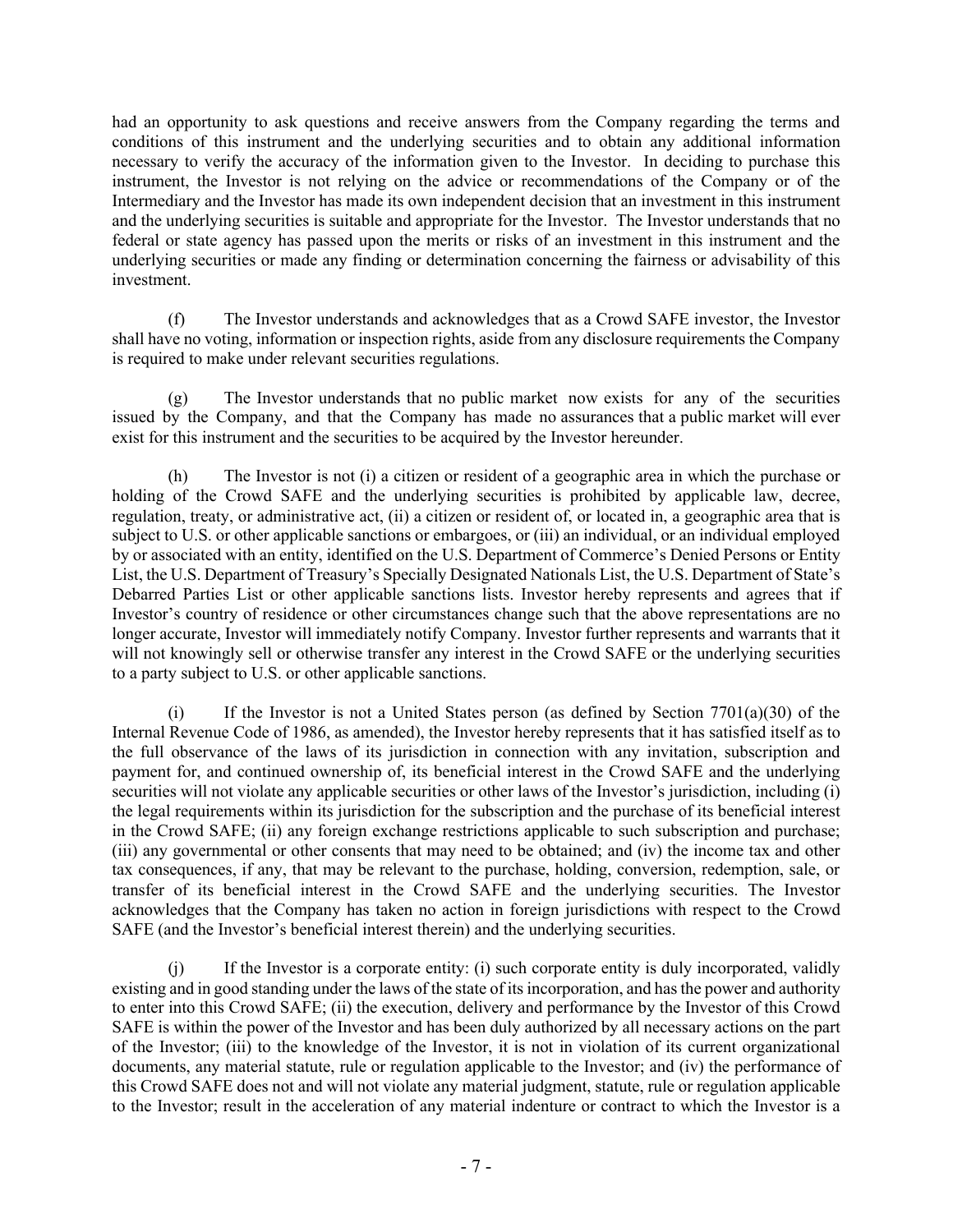party or by which it is bound, or otherwise result in the creation or imposition of any lien upon the Purchase Amount.

(k) The Investor further acknowledges that it has read, understood, and had ample opportunity to ask Company questions about its business plans, "Risk Factors," and all other information presented in the Company's Form C and the offering documentation filed with the SEC.

(l) The Investor represents that the Investor understands the substantial likelihood that the Investor will suffer a **TOTAL LOSS** of all capital invested, and that Investor is prepared to bear the risk of such total loss.

# **5.** *Transfer Restrictions*.

(a) The Investor hereby agrees that during the Lock-up Period it will not, without the prior written consent of the managing underwriter: (A) lend; offer; pledge; sell; contract to sell; sell any option or contract to purchase; purchase any option or contract to sell; grant any option, right, or warrant to purchase; or otherwise transfer or dispose of, directly or indirectly, any units of Equity Interests or any securities convertible into or exercisable or exchangeable (directly or indirectly) for Equity Interests (whether such units or any such securities are then owned by the Investor or are thereafter acquired); or (B) enter into any swap or other arrangement that transfers to another, in whole or in part, any of the economic consequences of ownership of such securities; whether any such transaction described in clause (A) or (B) above is to be settled by delivery of Equity Interests or other securities, in cash, or otherwise.

(b) The foregoing provisions of Section 5(a) will: (x) apply only to the IPO and will not apply to the sale of any of the Company's securities issued to an underwriter pursuant to an underwriting agreement; (y) not apply to the transfer of any Company's securities to any trust for the direct or indirect benefit of the Investor or the immediate family of the Investor, provided that the trustee of the trust agrees to be bound in writing by the restrictions set forth herein, and provided further that any such transfer will not involve a disposition for value; and (z) be applicable to the Investor only if all managers, officers and directors of the Company are subject to the same restrictions and the Company uses commercially reasonable efforts to obtain a similar agreement from all members individually owning more than 5% of the outstanding Common Securities or any securities convertible into or exercisable or exchangeable (directly or indirectly) for Common Securities. Notwithstanding anything herein to the contrary, the underwriters in connection with the IPO are intended third-party beneficiaries of Section 5(a) and will have the right, power and authority to enforce the provisions hereof as though they were a party hereto. The Investor further agrees to execute such agreements as may be reasonably requested by the underwriters in connection with the IPO that are consistent with Section 5(a) or that are necessary to give further effect thereto.

(c) In order to enforce the foregoing covenant, the Company may impose stop transfer instructions with respect to the Investor's registrable securities of the Company (and the Company securities or securities of every other person subject to the foregoing restriction) until the end of the Lock-up Period. The Investor agrees that a legend reading substantially as follows will be placed on all certificates representing all of the Investor's registrable securities of the Company (and the securities of the Company held by every other person subject to the restriction contained in Section 5(a)):

THE SECURITIES REPRESENTED BY THIS CERTIFICATE ARE SUBJECT TO A LOCK-UP PERIOD BEGINNING ON THE EFFECTIVE DATE OF THE COMPANY'S REGISTRATION STATEMENT FILED UNDER THE SECURITIES ACT OF 1933, AS AMENDED, AS SET FORTH IN AN AGREEMENT BETWEEN THE COMPANY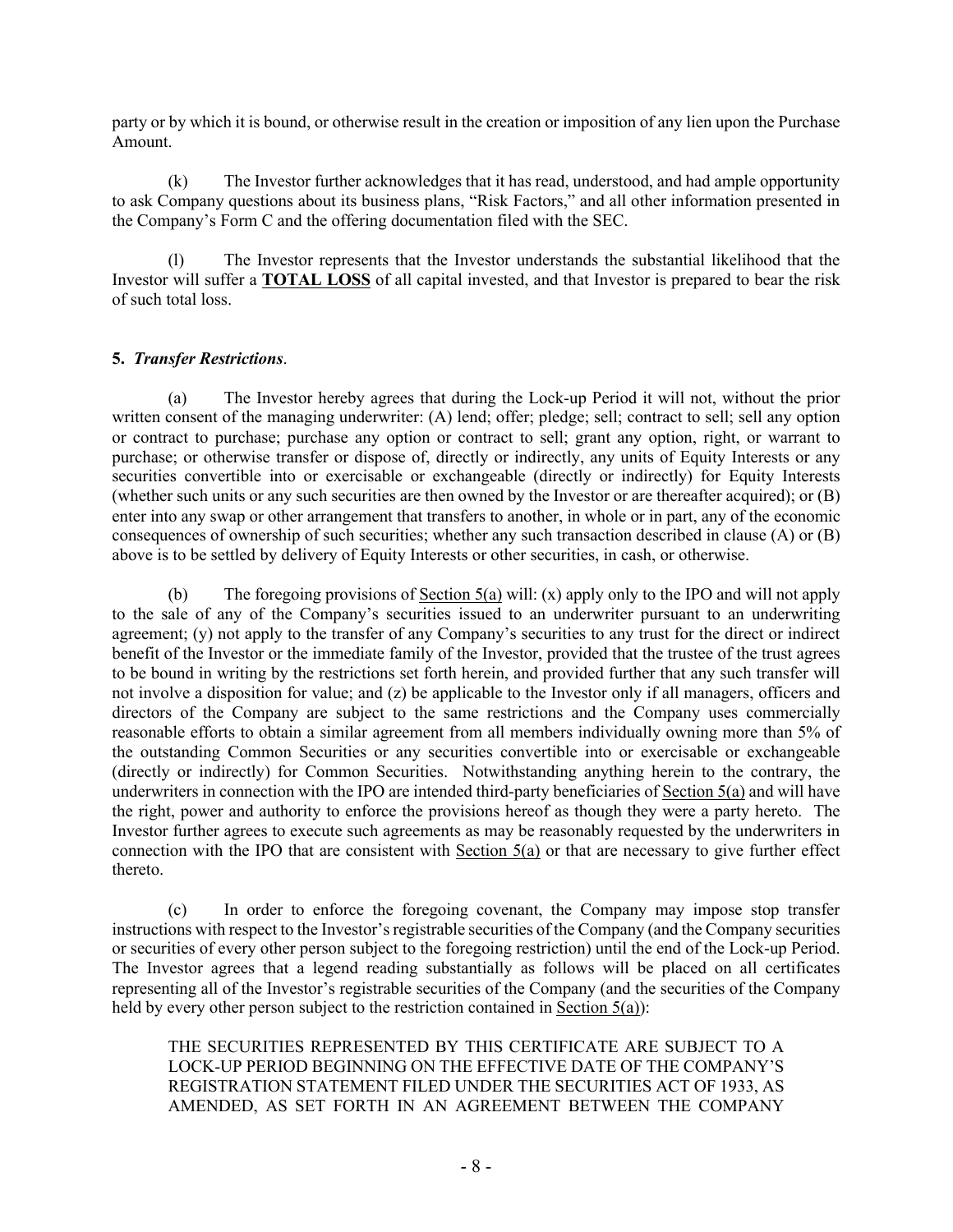#### AND THE ORIGINAL HOLDER OF THESE SECURITIES, A COPY OF WHICH MAY BE OBTAINED AT THE COMPANY'S PRINCIPAL OFFICE. SUCH LOCK-UP PERIOD IS BINDING ON TRANSFEREES OF THESE SECURITIES.

(d) Without in any way limiting the representations and warranties set forth in Section 4 above, the Investor further agrees not to make any disposition of all or any portion of this instrument or the underlying securities unless and until the transferee has agreed in writing for the benefit of the Company to make the representations and warranties set out in Section 4 and the undertaking set out in Section  $\overline{5(a)}$  and:

There is then in effect a registration statement under the Securities Act covering such proposed disposition and such disposition is made in accordance with such registration statement; or

(ii) The Investor shall have notified the Company of the proposed disposition and shall have furnished the Company with a detailed statement of the circumstances surrounding the proposed disposition and, if reasonably requested by the Company, the Investor shall have furnished the Company with an opinion of counsel reasonably satisfactory to the Company that such disposition will not require registration of such securities under the Securities Act.

(e) The Investor agrees that it shall not make any disposition of this instrument or any underlying securities to any of the Company's competitors, as determined by the Company in good faith.

(f) The Investor understands and agrees that the Company will place the legend set forth below or a similar legend on any book entry or other forms of notation evidencing this Crowd SAFE and any certificates evidencing the underlying securities, together with any other legends that may be required by state or federal securities laws, the Company's organizational documents, any other agreement between the Investor and the Company or any agreement between the Investor and any third party:

THIS INSTRUMENT HAS BEEN ISSUED PURSUANT TO SECTION 4(A)(6) OF THE SECURITIES ACT OF 1933, AS AMENDED (THE "SECURITIES ACT"), AND NEITHER IT NOR ANY SECURITIES ISSUABLE PURSUANT HERETO HAVE BEEN REGISTERED UNDER THE SECURITIES ACT OR THE SECURITIES LAWS OF ANY STATE. THESE SECURITIES MAY NOT BE OFFERED, SOLD OR OTHERWISE TRANSFERRED, PLEDGED OR HYPOTHECATED EXCEPT AS PERMITTED BY RULE 501 OF REGULATION CROWDFUNDING UNDER THE SECURITIES ACT AND APPLICABLE STATE SECURITIES LAWS OR PURSUANT TO AN EFFECTIVE REGISTRATION STATEMENT OR EXEMPTION THEREFROM.

# **6.** *Miscellaneous*

(a) The Investor agrees to execute the Nominee Rider and Waiver, attached hereto as Exhibit A contemporaneously and in connection with the purchase of this Crowd SAFE.

(b) The Investor agrees to take any and all actions determined in good faith by the Company's board of managers or equivalent governance body to be advisable to reorganize this instrument and any Equity Interests issued pursuant to the terms of this instrument into a special purpose vehicle or other entity designed to aggregate the interests of holders of Crowd SAFEs.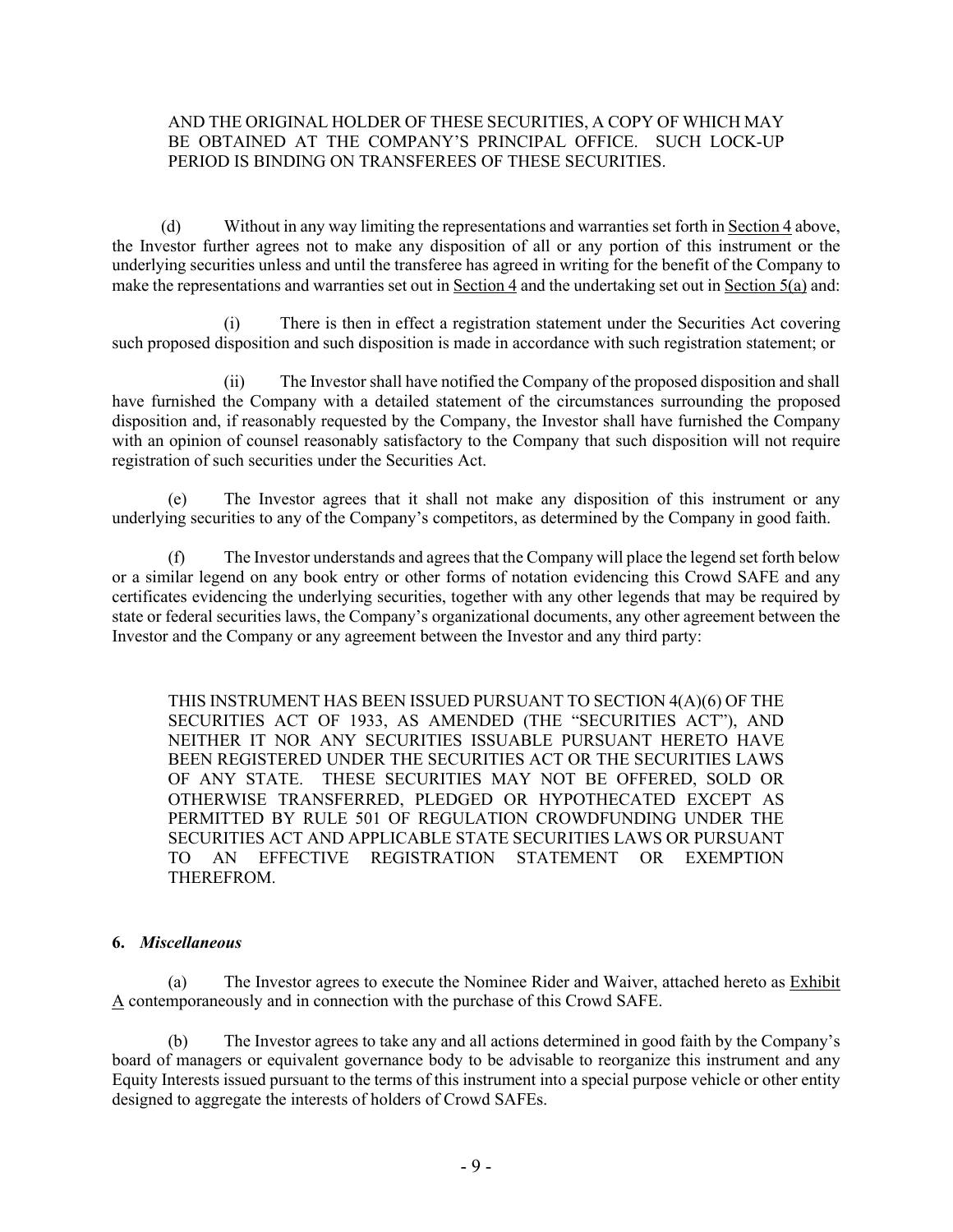(c) Any provision of this instrument may be amended, waived or modified only upon the written consent of either (i) the Company and the Investor, or (ii) the Company and the majority of the Investors (calculated based on the Purchase Amount of each Investors Crowd SAFE).

(d) Any notice required or permitted by this instrument will be deemed sufficient when delivered personally or by overnight courier or sent by email to the relevant address listed on the signature page, or 48 hours after being deposited in the U.S. mail as certified or registered mail with postage prepaid, addressed to the party to be notified at such party's address listed on the signature page, as subsequently modified by written notice.

(e) The Investor is not entitled, as a holder of this instrument, to vote or receive dividends or be deemed the holder of Equity Interests for any purpose, nor will anything contained herein be construed to confer on the Investor, as such, any of the rights of a member of the Company or any right to vote for the election of directors/manager(s) or upon any matter submitted to member at any meeting thereof, or to give or withhold consent to any corporate action or to receive notice of meetings, or to receive subscription rights or otherwise until units have been issued upon the terms described herein.

(f) Neither this instrument nor the rights contained herein may be assigned, by operation of law or otherwise, by either party without the prior written consent of the other; *provided, however*, that this instrument and/or the rights contained herein may be assigned without the Company's consent by the Investor to any other entity who directly or indirectly, controls, is controlled by or is under common control with the Investor, including, without limitation, any general partner, managing member, officer or director of the Investor, or any venture capital fund now or hereafter existing which is controlled by one or more general partners or managing members of, or units the same management company with, the Investor; and *provided, further*, that the Company may assign this instrument in whole, without the consent of the Investor, in connection with a reincorporation to change the Company's domicile or organizational form.

(g) In the event any one or more of the terms or provisions of this instrument is for any reason held to be invalid, illegal or unenforceable, in whole or in part or in any respect, or in the event that any one or more of the terms or provisions of this instrument operate or would prospectively operate to invalidate this instrument, then such term(s) or provision(s) only will be deemed null and void and will not affect any other term or provision of this instrument and the remaining terms and provisions of this instrument will remain operative and in full force and effect and will not be affected, prejudiced, or disturbed thereby.

(h) All securities issued under this instrument may be issued in whole or fractional parts, in the Company's sole discretion.

(i) All rights and obligations hereunder will be governed by the laws of the State of Maryland, without regard to the conflicts of law provisions of such jurisdiction.

(j) Any dispute, controversy or claim arising out of, relating to or in connection with this instrument, including the breach or validity thereof, shall be determined by final and binding arbitration administered by the American Arbitration Association (the "**AAA**") under its Commercial Arbitration Rules and Mediation Procedures ("**Commercial Rules**"). The award rendered by the arbitrator shall be final, non-appealable and binding on the parties and may be entered and enforced in any court having jurisdiction. There shall be one arbitrator agreed to by the parties within twenty (20) days of receipt by respondent of the request for arbitration or, in default thereof, appointed by the AAA in accordance with its Commercial Rules. The place of arbitration shall be Baltimore, MD. Except as may be required by law or to protect a legal right, neither a party nor the arbitrator may disclose the existence, content or results of any arbitration without the prior written consent of the other parties.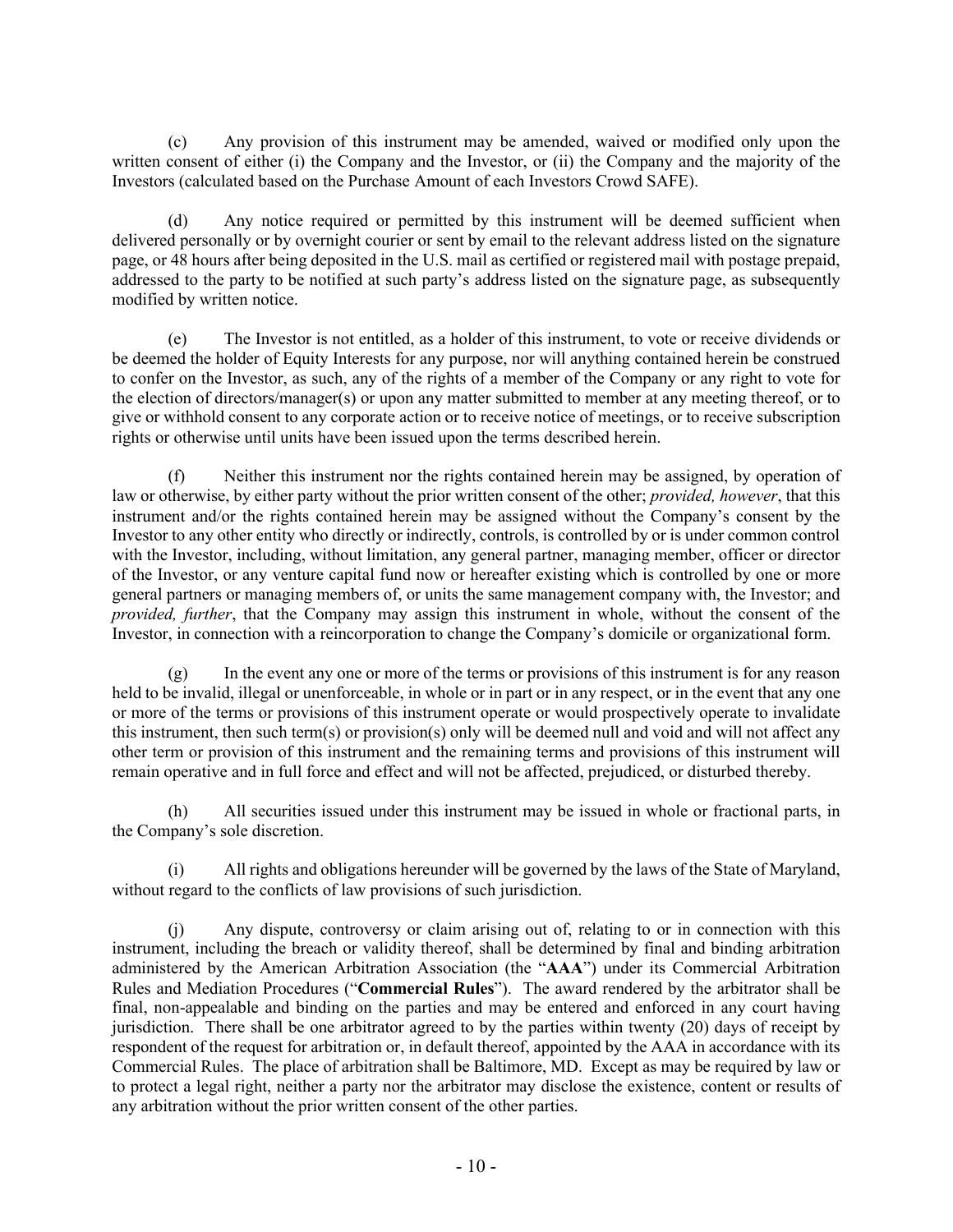(k) The parties acknowledge and agree that for United States federal and state income tax purposes this Crowd SAFE is, and at all times has been, intended to be characterized as units, and more particularly as equity interests for purposes of Sections 304, 305, 306, 354, 368, 1036 and 1202 of the Internal Revenue Code of 1986, as amended. Accordingly, the parties agree to treat this Crowd SAFE consistent with the foregoing intent for all United States federal and state income tax purposes (including, without limitation, on their respective tax returns or other informational statements).

(l) The Investor agrees any action contemplated by this Crowd SAFE and requested by the Company must be completed by the Investor within thirty (30) calendar days of receipt of the relevant notice (whether actual or constructive) to the Investor.

(*Signature page follows*)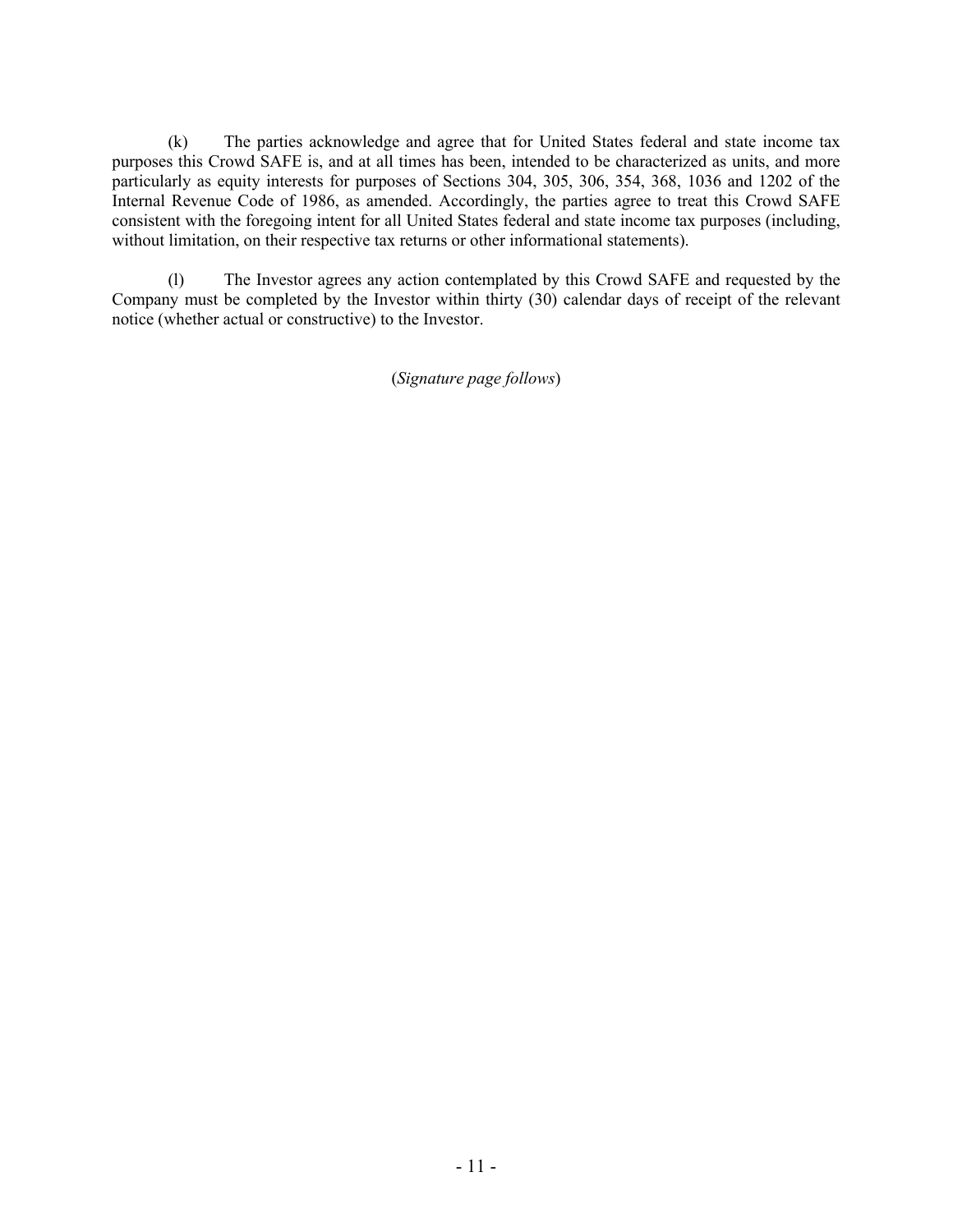IN WITNESS WHEREOF, the undersigned have caused this instrument to be duly executed and delivered.

# **THOMAS&WYNTER R&D, L.L.C.**

| $\rm\,By:$ |                                                                       |
|------------|-----------------------------------------------------------------------|
| Name:      | Sherika Wynter                                                        |
| Title:     | Chief Executive Officer                                               |
| Address:   | 5016 69 <sup>th</sup> Avenue, Riverdale Park, MD 20737, United States |
| Email:     | sherika@thomasandwynter.com                                           |

# **INVESTOR:**

By: Name: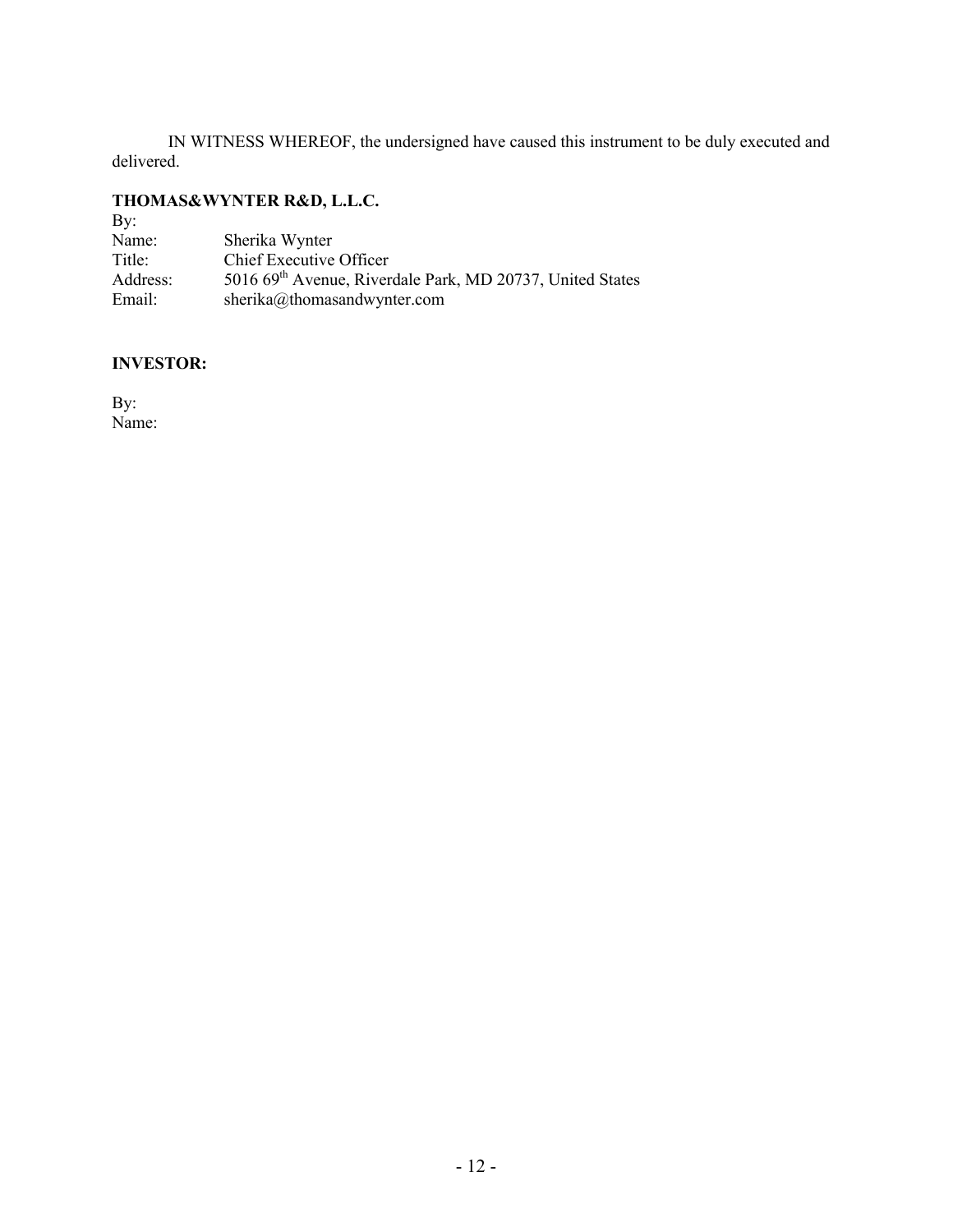#### **Exhibit A –** *Nominee Rider and Waiver*

#### **Nominee Rider and Waiver**

Republic Investment Services LLC (f/k/a NextSeed Services, LLC) (the "**Nominee**") is hereby appointed to act on behalf of the Investor as agent and proxy in all respects under the Crowd SAFE Series 2022 issued by Thomas&Wynter R&D, L.L.C. (the "**Security**"), to receive all notices and communications on behalf of the Investor, cause the Security or any securities which may be acquired upon conversion thereof (the "**Conversion Securities**") to be custodied with a qualified custodian, and, to the extent the Securities or Conversion Securities are entitled to vote at any meeting or take action by consent, Nominee is authorized and empowered to vote and act on behalf of Investor in all respects thereto until the expiry of the Term (as defined below) (collectively the "**Nominee Services**"). Defined terms used in this Nominee Rider are controlled by the Security unless otherwise defined.

Nominee shall vote all such Securities and Conversion Securities consistently at the direction of the Chief Executive Officer of Thomas&Wynter R&D, L.L.C. Neither Nominee nor any of its affiliates nor any of their respective officers, partners, equity holders, managers, officers, directors, employees, agents or representatives shall be liable to Investor for any action taken or omitted to be taken by it hereunder, or in connection herewith or therewith, except for damages caused by its or their own recklessness or willful misconduct.

Upon any conversion of the Securities into Conversion Securities of the Company, in accordance with the terms of the Securities, Nominee will execute and deliver to the Issuer all transaction documents related to such transaction or other corporate event causing the conversion of the Securities in accordance therewith; *provided,* that such transaction documents are the same documents to be entered into by all holders of other Securities of the same class issued by the Company that will convert in connection with the equity financing or corporate event and being the same as the purchasers in the equity financing or corporate transaction. The Investor acknowledges and agrees, as part of the process, the Nominee may open an account in the name of the Investor with a qualified custodian and allow the qualified custodian to take custody of the Conversion Securities in exchange for a corresponding beneficial interest held by the Investor. Upon any such conversion or changing of title, Nominee will take reasonable steps to send notice to the Investor, using the last known contact information of such Investor.

The "**Term"** the Nominee Services will be provided will be the earlier of the time which the Securities or any Conversion Securities are (i) terminated, (ii) registered under the Exchange Act, or (iii) the time which the Nominee, the Investor and the Company mutually agree to terminate the Nominee Services.

To the extent you provide the Issuer with any personally identifiable information in connection with your election to invest in the Securities, the Issuer and its affiliates may share such information with the Nominee, the Intermediary, and the appointed transfer agent for the Securities solely for the purposes of facilitating the offering of the Securities and for each party to provide services with respect to the ownership and administration of the Securities. Investor irrevocably consents to such uses of Investor's personally identifiable information for these purposes during the Term and Investor acknowledges that the use of such personally identifiable information is necessary for the Nominee to provide the Nominee Services.

#### *(Remainder of Page Intentionally Blank – Signature Page to Follow)*